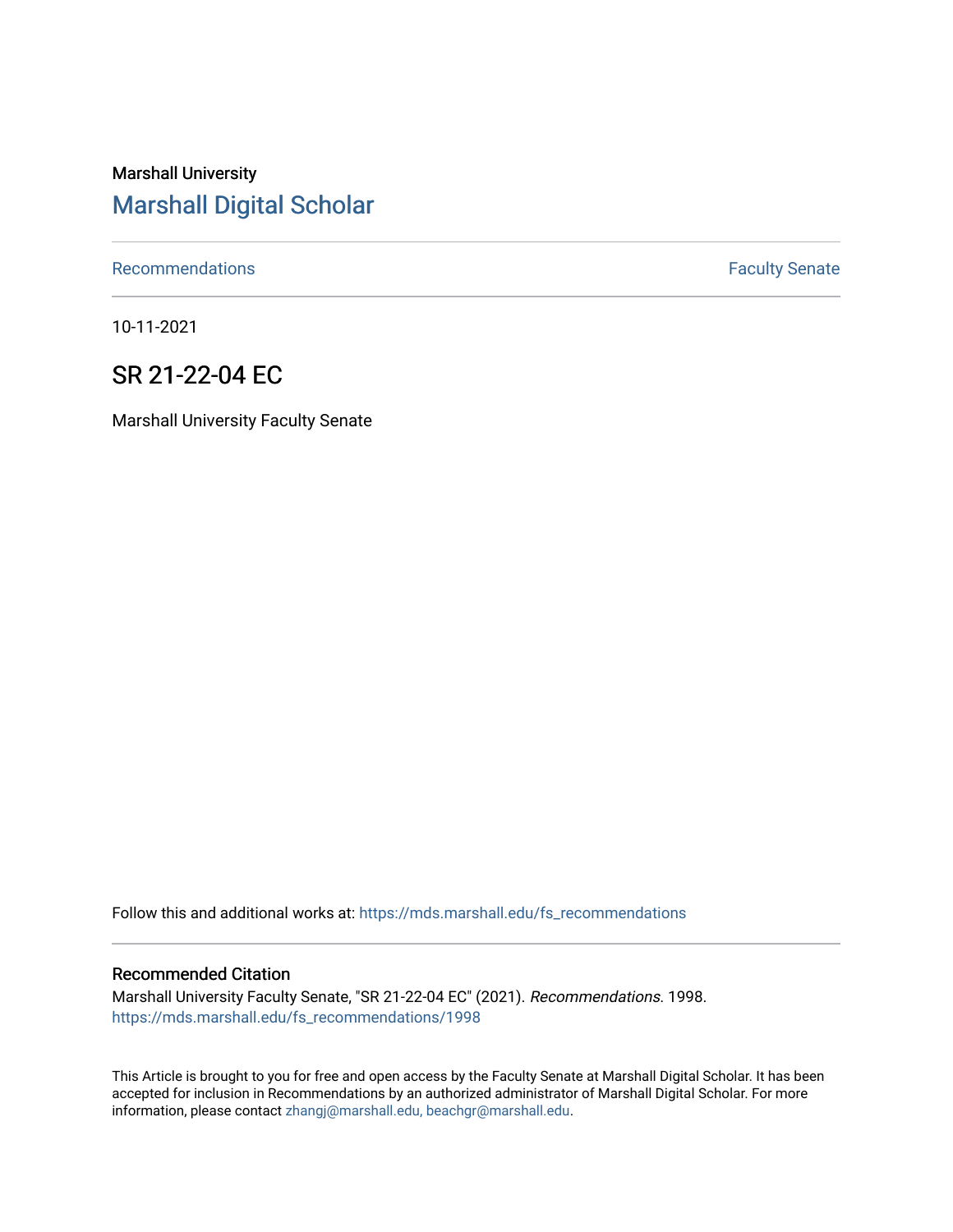# **EXECUTIVE COMMITTEE RECOMMENDATION**

## **SR 21-22-04 EC**

Recommends that the university mandate that all faculty, staff, and students receive the COVID-19 vaccine barring limited legal exceptions.

### **RATIONALE:**

Cases of COVID-19 among members of our campus community pose an immediate public health threat. Moreover, outbreaks on the Marshall University campuses impact not only Marshall University but also the larger Huntington and South Charleston communities. As such, mandating the fully FDA approved COVID-19 vaccination for all faculty, staff, and students is pertinent to ensure public safety.

## **FACULTY SENATE CHAIR:**

Christofico

APPROVED BY THE FACULTY SENATE:

 $-$  DATE:  $09/30/2021$ 

DISAPPROVED BY THE FACULTY SENATE: DATE: ---------------- --------

## **UNIVERSITY PRESIDENT:**

| UNIVERSITY PRESIDENT:                                      |                        |
|------------------------------------------------------------|------------------------|
| APPROVED:                                                  | DATE:                  |
| from G.C<br>DISAPPROVED:                                   | DATE: $10 - 11 - 2021$ |
| See my typed comments below - J. Julia<br><b>COMMENTS:</b> |                        |

I appreciate the sentiment expressed in the recommendation of the Faculty Senate to require vaccines, and I thank the Faculty Senate for being concerned for the safety of the campus. I, too, am concerned for the safety and well-being of our faculty, staff, and students.

Currently, we are attempting to test all unvaccinated individuals each week, quarantine and isolate those exposed and testing positive, offer vaccines each week, and monitor the positivity rate. As of this writing on October 11, 2021, we have a 78.9% student vaccination rate, an 88.1% employee vaccination rate, and an 80.3% overall vaccination rate for the campus. The positivity rate of those tested has ranged from 1% to around 3%, and this is an overstatement of the overall campus positivity rate because the vast majority of those tested are the unvaccinated.

I believe that a vaccine mandate at this point is not necessary and would produce more harm than good in the pushback from those individuals who are strongly opposed to a mandate. I am confident that we are doing well without a mandate.